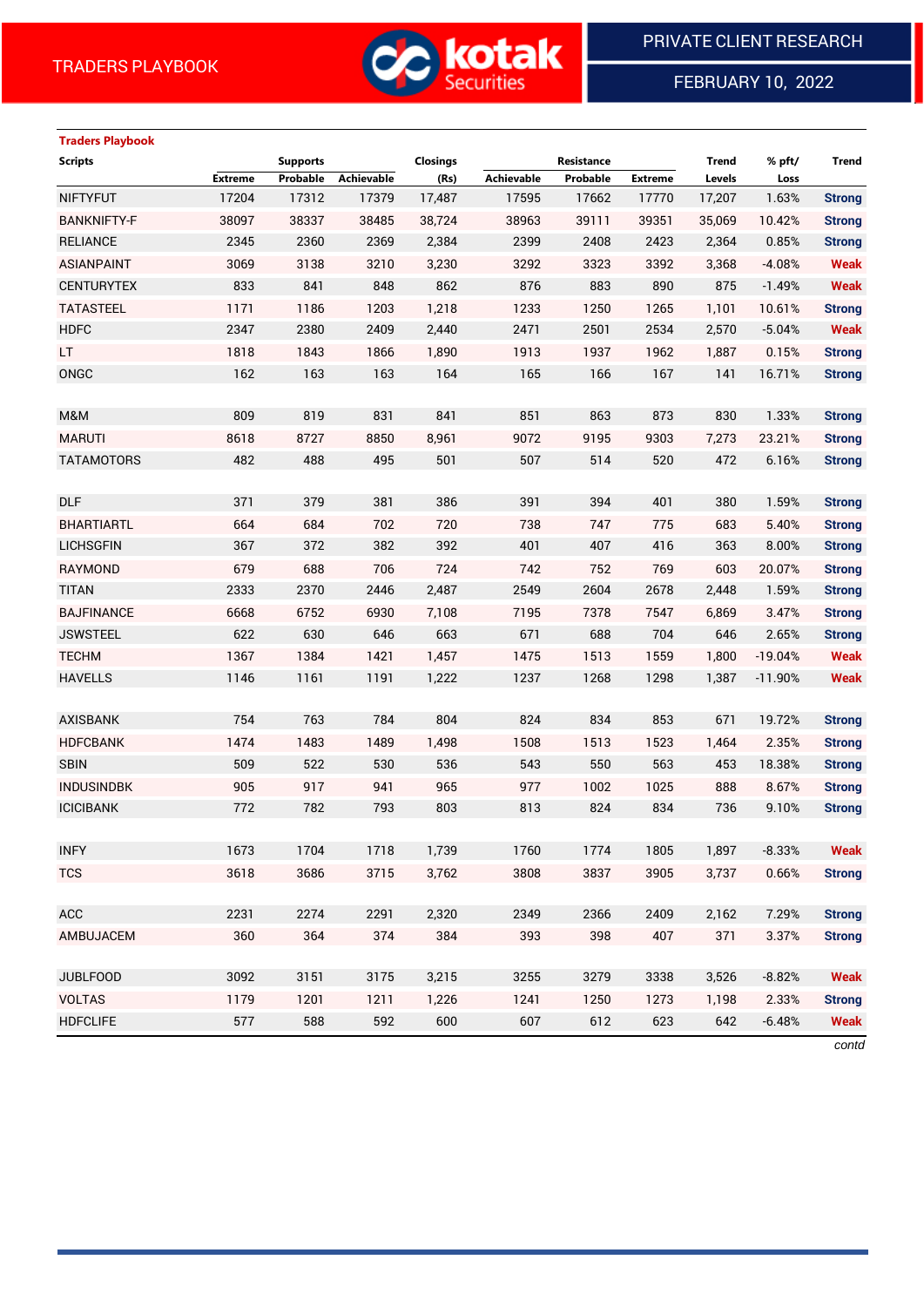# **Closing Pricess**

Closing price is that price at which a scrip closes on the previous day. Traders can start their intraday trade on this level. The stock or index should sustain above or below the closing price else you should exit the trade. Ideally, half a percent should be the stop loss above or below the closing price to enter the trade.

# **Trend**

Trend is the level at which the tendency of Indices and Stocks can be identified. For best results, you can use the 'Trend Remarks' to trade. A 'Weak' trend means that traders can trade with a negative bias. If the trend is 'Strong', you can trade long with a positive bias. Base price should be the closing price.

# **Achievable (Supp/Resis)**

It is the price which can be achieved if the Index/Stock trades above or below the closing price. During normal course of trading, first levels are important as one can take profits around first resistance and supports levels.

# **Probable (Supp/Resis)**

It's a second resistance/support and can be achieved if stocks/indices are in trending mode. Events can lead stocks and indices to reach these levels.

#### **Extreme levels**

Sometimes, the stocks fall or rise to their average lowest or highest levels FOR THE DAY and that may act as an excellent contra buying or selling opportunity with a stop loss given in the table. This means buying around extreme support and selling around extreme resistance strictly with a given stop loss. For e.g. If the extreme support for Nifty is given at 5605, and in case the market comes down to similar levels, then you can initiate long positions with the given 'stop loss for long' in the column, say at 5585. If it breaks 5585 then the trader must exit the position. This is valid on both the sides.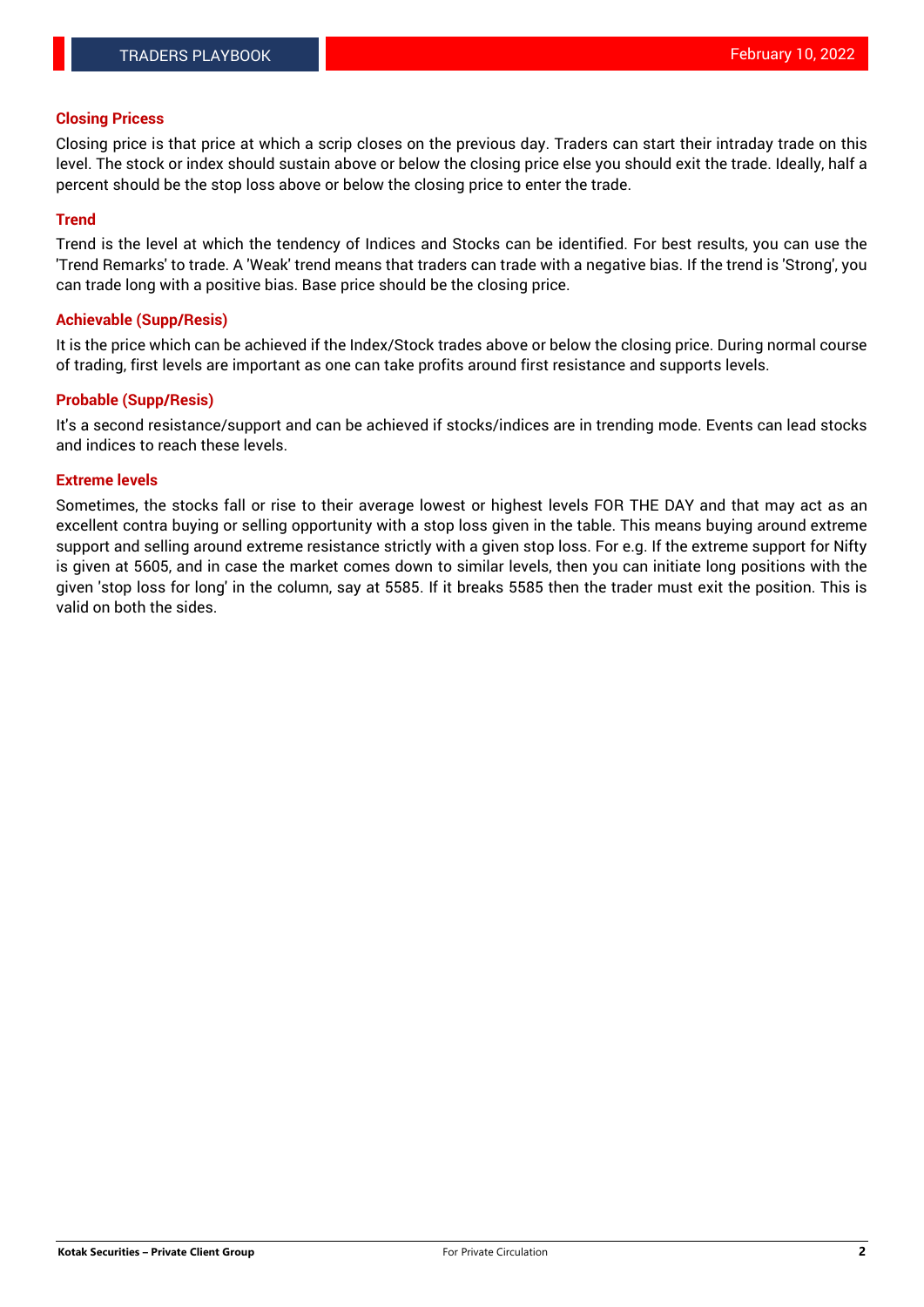# **RATING SCALE (PRIVATE CLIENT GROUP)**

| <b>BUY</b>             | $-$ | A condition that indicates a good time to buy a stock. The exact circumstances of the signal will be determined by the indicator that an<br>analyst is using.    |
|------------------------|-----|------------------------------------------------------------------------------------------------------------------------------------------------------------------|
| <b>SELL</b>            |     | - A condition that indicates a good time to sell a stock. The exact circumstances of the signal will be determined by the indicator that an<br>analyst is using. |
| <b>Stop Loss Order</b> | $-$ | An instruction to the broker to buy or sell stock when it trades beyond a specified price. They serve to either protect your profits or<br>limit your losses.    |

#### **FUNDAMENTAL RESEARCH TEAM (PRIVATE CLIENT GROUP)**

**Shrikant Chouhan Arun Agarwal Amit Agarwal, CFA Hemali Dhame** Head of Research Auto & Auto Ancillary Transportation, Paints, FMCG Banking & Finance shrikant.chouhan@kotak.com arun.agarwal@kotak.com agarwal.amit@kotak.com Hemali.Dhame@kotak.com

**Jatin Damania Purvi Shah Rini Mehta K. Kathirvelu** Metals & Mining, Midcap **Pharmaceuticals** Research Associate Support Executive jatin.damania@kotak.com [purvi.shah@kotak.com](mailto:purvi.shah@kotak.com) rini.mehta@kotak.com [k.kathirvelu@kotak.com](mailto:k.kathirvelu@kotak.com)  $+91$  22 6218 6440  $+91$  22 6218 6432

**Sumit Pokharna Pankaj Kumar** sumit.pokharna@kotak.com pankajr.kumar@kotak.com +91 22 6218 6438 +91 22 6218 6434

Oil and Gas, Information Tech Construction, Capital Goods & Midcaps

+91 22 6218 5408 +91 22 6218 6443 +91 22 6218 6439 +91 22 6218 6433

**TECHNICAL RESEARCH TEAM (PRIVATE CLIENT GROUP)**

[shrikant.chouhan@kotak.com](mailto:shrikant.chouhan@kotak.com) [amol.athawale@kotak.com](mailto:amol.athawale@kotak.com) Research Associate +91 22 6218 5408 +91 20 6620 3350 [sayed.haider@kotak.com](mailto:sayed.haider@kotak.com)

**Shrikant Chouhan Amol Athawale Sayed Haider**

+91 22 62185498

# **DERIVATIVES RESEARCH TEAM (PRIVATE CLIENT GROUP)**

 $+91$  22 6218 5497

**Sahaj Agrawal Prashanth Lalu Prasenjit Biswas, CMT, CFTe** [sahaj.agrawal@kotak.com](mailto:sahaj.agrawal@kotak.com) [prashanth.lalu@kotak.com](mailto:prashanth.lalu@kotak.com) [prasenjit.biswas@kotak.com](mailto:prasenjit.biswas@kotak.com)